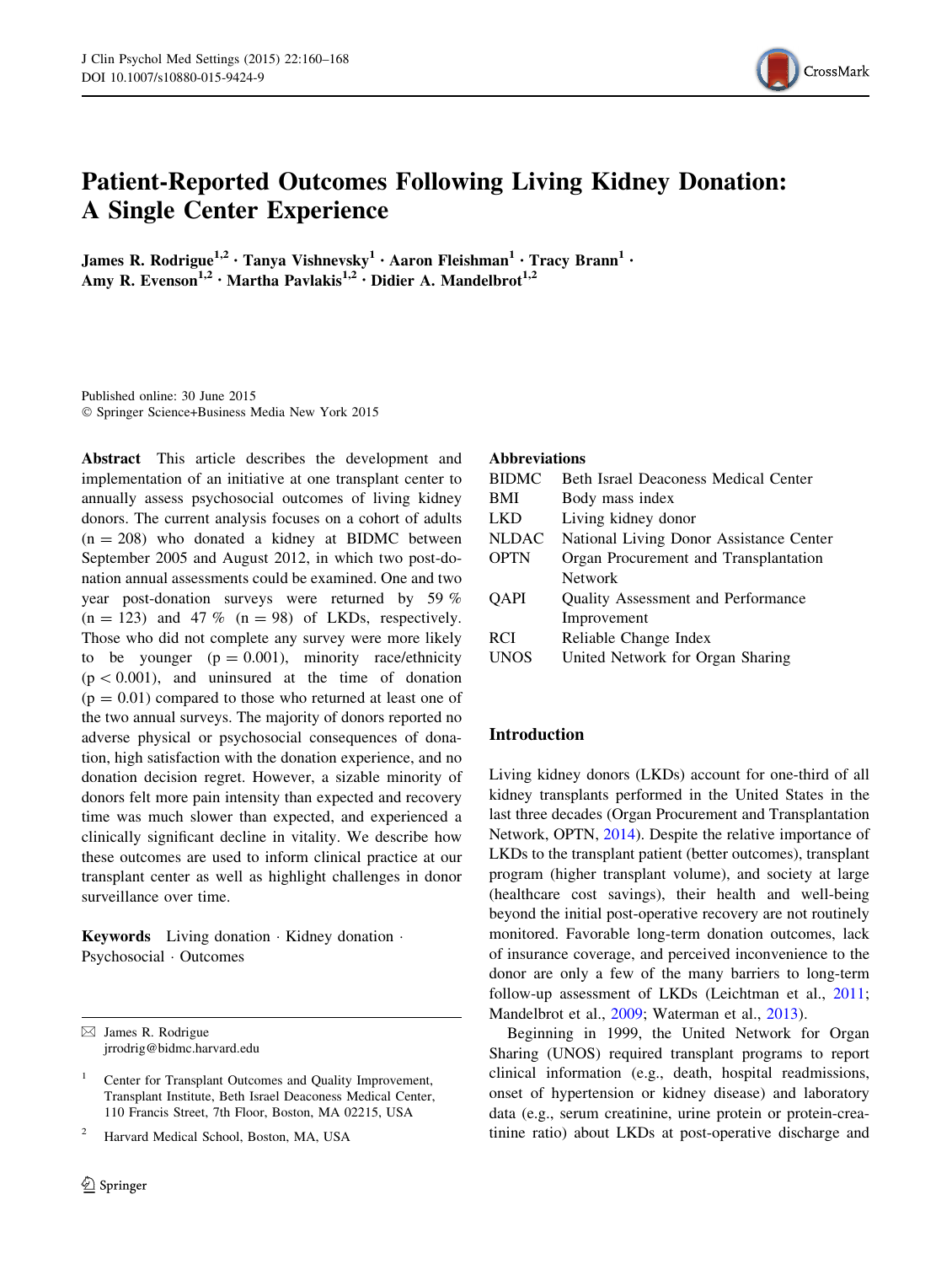again at 6 and 12 months post-donation. The regulation was amended in 2007 to include an additional data reporting requirement at 24 months post-donation. Since transplant programs were allowed to report that LKDs were ''lost to follow-up'' and still be in compliance with the regulation, there was little incentive to systematically track the health and well-being of LKDs. Consequently, in 2011 the transplant community issued a strong consensus recommendation to develop better follow-up care processes for LKDs (Leichtman et al., [2011\)](#page-8-0). This was followed in 2013 by a modification to UNOS regulations making the collection and reporting of follow-up data mandatory for the majority of LKDs. These events are likely to propel the implementation of more comprehensive follow-up practices by transplant programs.

The psychosocial health of LKDs increasingly has been the focus of the transplant community (Clemens et al., [2006\)](#page-7-0). In the last 50 years, research has progressed from a narrow focus on identification of psychopathology in LKDs (1960s–1980s) to retrospective and cross-sectional studies of quality of life, emotional distress, and relationship issues (1980s–2000s) to more sophisticated multi-center prospective studies of psychosocial outcomes (2000s to present). Currently, the conceptualization of optimal psychosocial health in LKDs includes perceived benefits of donation, decision stability, healthy donor-recipient relationship, and limited financial impact (Dew & Jacobs, [2012\)](#page-7-0). Collectively, study findings and broader conceptualization of donor outcomes have led to improvements in informed consent (Parekh et al., [2008;](#page-8-0) Thiessen, Kim, Formica, Bia, & Kulkarni, [2013\)](#page-8-0) and psychosocial evaluation (Dew et al., [2007](#page-7-0); Schroder, McDonald, Etringer, & Snyders, [2008](#page-8-0)) processes for potential LKDs, as well as the inclusion of two psychosocial outcomes (donor work status, loss of insurance due to donation) as part of the UNOSmandated LKD follow-up requirements.

Despite the increased attention on psychosocial health following living donation, it is not entirely clear how individual transplant programs are monitoring such outcomes for their donors. It is important for transplant programs to track LKD psychosocial outcomes for several reasons. First, while LKD psychosocial outcomes are generally very favorable, a minority of donors do report psychological distress, problems in the relationship with the recipient, and financial consequences as a result of donation (Clarke et al., [2006;](#page-7-0) Dew & Jacobs, [2012](#page-7-0); Papachristou, Walter, Schmid, Frommer, & Klapp, [2009](#page-8-0)). By assessing psychosocial outcomes, transplant programs can identify and respond to any problems as they develop for individual LKDs. Dissatisfaction or adverse donation outcomes, if unaddressed, may lead to significant distress for the donor and violate the ''do no harm'' principle. Second, existing knowledge pertaining to the long-term psychosocial outcomes of LKDs is based largely on donors who were young, biologically related to the recipient, and without pre-existing medical or psychological comorbidities. In more recent years, transplant programs have expanded eligibility criteria to include LKDs with isolated medical (e.g., hypertension, obesity) and psychological (e.g., history of depression or substance abuse/dependence) complexities, those without health insurance, and those who are more biologically and emotionally distant from the recipient (Mandelbrot et al., [2007;](#page-8-0) Rodrigue et al., [2007](#page-8-0)). These factors may increase risk for a poor psychosocial outcome following donation. Third, increased understanding of psychosocial outcomes—both favorable and unfavorable—can be integrated into the evaluation consent process for prospective donors and also be disseminated to transplant candidates who are considering talking to others about living donation.

In this paper, we report the development and implementation of an initiative at Beth Israel Deaconess Medical Center (BIDMC, Boston, Massachusetts) to assess LKD psychosocial outcomes annually. We provide data on these outcomes and describe how they are used to inform clinical practice and quality assessment and performance improvement (QAPI) activities at our transplant center.

# Methods

In October 2005, the Transplant Institute at BIDMC hired a full-time clinical health psychologist (JRR) to expand behavioral health services for solid organ transplant patients and living donors. In this context, one initiative focused on developing and implementing a process for routine assessment of psychosocial outcomes following living kidney donation. Between March 2006 and July 2006, an iterative process was used to identify psychosocial outcomes that were clinically relevant and important to LKDs and to develop a process for assessing them. We reviewed relevant literature on living kidney donation, met with several transplant professionals (nephrologists, surgeons, nurse coordinators, social workers and psychologists) experienced in the care of LKDs, and conducted individual interviews (face-to-face or by phone) with eight LKDs. The primary focus was to characterize the range of psychosocial outcomes, identify which outcomes were most important for both transplant professionals and donors, and determine the optimal strategy and timing for assessing outcomes.

On the basis of these activities, we generated more than two dozen survey questions that could be used to prospectively assess psychosocial outcomes for all future living donors at BIDMC. The questions were reviewed by the transplant team and several LKDs, which led to wording modifications for clarity, elimination of redundant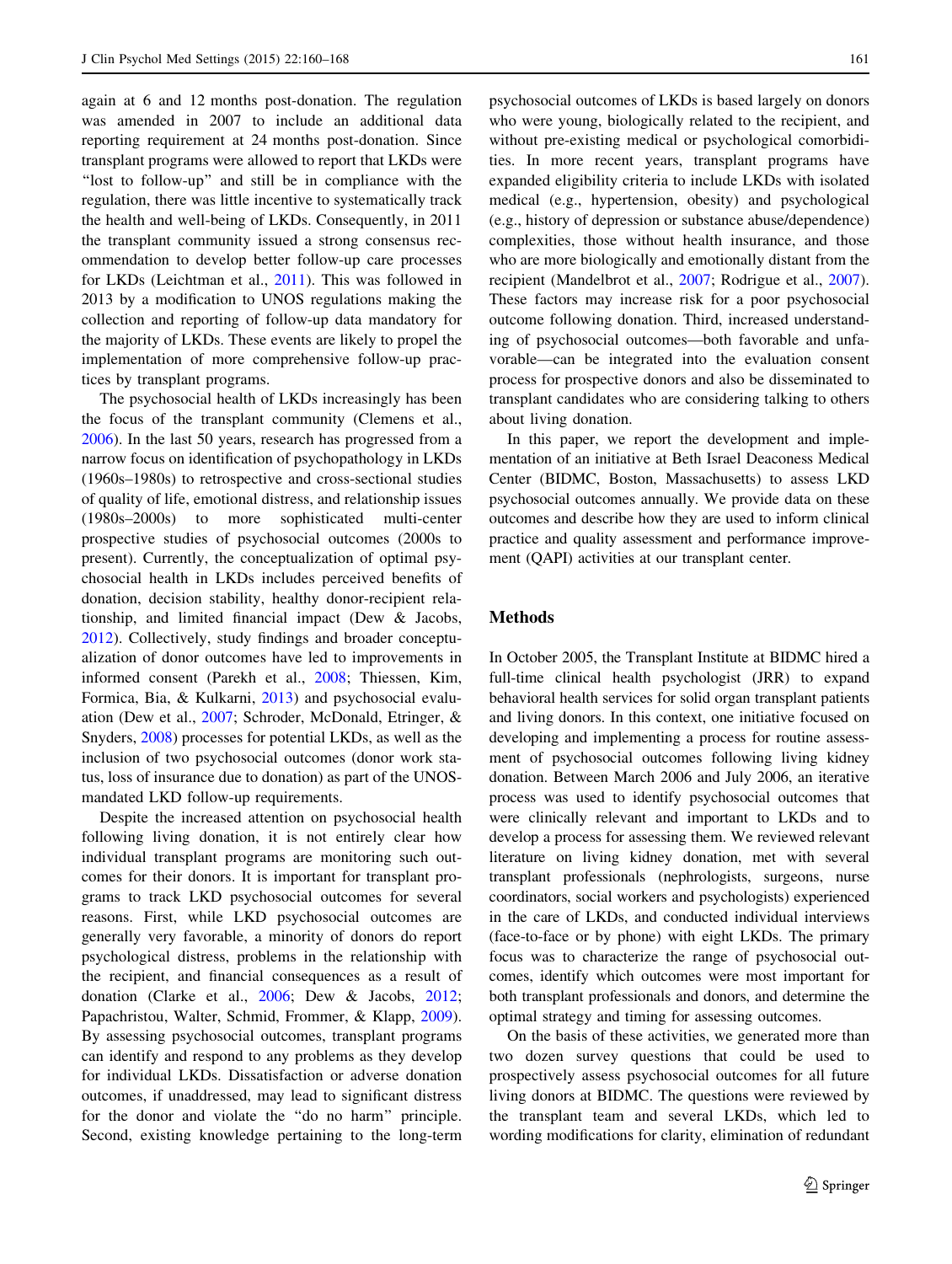questions, and further item reduction to ensure brevity. In the end, we constructed one 20-item survey that would be mailed on the first donation anniversary (Survey 1) and a much shorter 10-item survey that would be mailed annually thereafter (Survey 2 on second donation anniversary and so on). Questions about how well informed donors felt, surgical recovery, and return to work appear only in Survey 1, while questions about outcomes, satisfaction with the donation process, and decision stability are included in all annual surveys. These two surveys were approved by members of the kidney transplant program.

Additionally, since most potential living donors at BIDMC complete the SF-36 Health Survey (Ware, Kosinski, & Dewey, [2000](#page-8-0)) as part of their pre-donation psychosocial evaluation, this measure is integrated into the annual follow-up assessments. The SF-36 is a generic measure of health-related quality of life that includes 8 domains: (1) physical functioning (the extent that health limits physical activities such as self-care, walking, climbing stairs, bending, lifting, and moderate to vigorous activities), (2) role functioning—physical (the extent to which physical health interferes with work or other daily activities, such as accomplishing less than desired or limitations in type of activities), (3) bodily pain (the intensity of pain and the effect of pain on activities), (4) general health (personal evaluation of health, health outlook, and perceived resiliency to illness), (5) vitality (the extent of feelings of energy versus feelings of fatigue), (6) social functioning (the extent to which physical health or emotional problems interfere with normal social activities), (7) role functioning—emotional (the extent to which emotional problems interfere with work or other daily activities, including decreased productivity or quality of time spent on activities), and (8) mental health (general mental health, including depression, anxiety, behavioral-emotional control, and positive affect). There are also two component scores: Physical Component Summary (PCS) and Mental Component Summary (MCS). Higher scores are indicative of better quality of life.

In September 2006, we started mailing each LKD a survey packet at the time of their 1 year donation anniversary and then annually thereafter. The packet includes a cover letter describing the rationale and importance of the information being collected and notes that the information collected would be reviewed by their donor team and entered into their medical record. A postage-paid return envelope is included to facilitate survey return. If a survey is not returned within 1 month of its initial mailing, a replacement survey is mailed to the donor. If a donor attends an annual clinic appointment and we have not received the annual survey, then a transplant staff member provides a new copy to the donor while in the waiting room. The donor has the option to complete it in the clinic or to take it home and mail it back to us in a postage-paid envelope.

Our approach for this article is to provide descriptive information about the LKD cohort, survey responses, and the relationship between survey responses and LKD characteristics using t tests, Chi square or Fisher's tests, or Pearson correlation coefficients. Additionally, we gathered information from the donor's medical record to examine adherence to the donation follow-up schedule as well as changes in any variables for which we also had pre-donation data (e.g., weight, body mass index, quality of life).

## **Results**

## LKD Cohort

The current analysis focuses on a cohort of adults who donated a kidney at BIDMC between September 2005 and August 2012, in which the first two post-donation annual assessments (i.e., Survey 1 and 2) could be examined. During this time period, there were 208 LKDs at BIDMC and all were mailed follow-up surveys annually. We report on only the first 2 years post-donation because this timeframe corresponds to the Organ Procurement and Transplantation Network (OPTN) follow-up reporting requirements (OPTN, [2013](#page-8-0)). Characteristics of this cohort are summarized in Table [1](#page-3-0). Mean age was  $44.1$  ( $\pm$ 11.2) and the majority were women, white, college graduates, employed, had health insurance at the time of donation, and were biologically related to the recipient. The BIDMC cohort was generally representative of the U.S. LKD population during this time period ( $N = 42,504$ ) (OPTN, [2014](#page-8-0)), although our cohort, as a percentage, had comparatively fewer minorities  $(p < 0.001)$ and more highly educated donors ( $p = 0.003$ ).

All LKDs underwent laparoscopic nephrectomy. Mean body mass index (BMI) at time of donation was 27.3  $(\pm 4.1)$ . Approximately one-quarter of the cohort  $(24\%$ ,  $n = 49$ ) was obese (BMI > 30.0) or a smoker (24 %,  $n = 49$ ) and 11 % ( $n = 22$ ) had well-controlled hypertension at time of donation.

#### Survey Respondents

Survey 1 and 2 were returned by 59 % (n = 123) and 47 %  $(n = 98)$  of LKDs, respectively. Only 37 %  $(n = 77)$ returned both surveys, while 31 % ( $n = 64$ ) did not return either survey. Those who did not complete any survey were more likely to be younger  $(40.1 \pm 9.9 \text{ vs. } 45.8 \pm 11.4,$  $t = 3.3$ ,  $p = 0.001$ ), minority race/ethnicity (58 vs 25 %,  $p < 0.001$ ), and uninsured at time of donation (54 vs. 28 %,  $p = 0.01$ ) compared to those who returned at least one survey.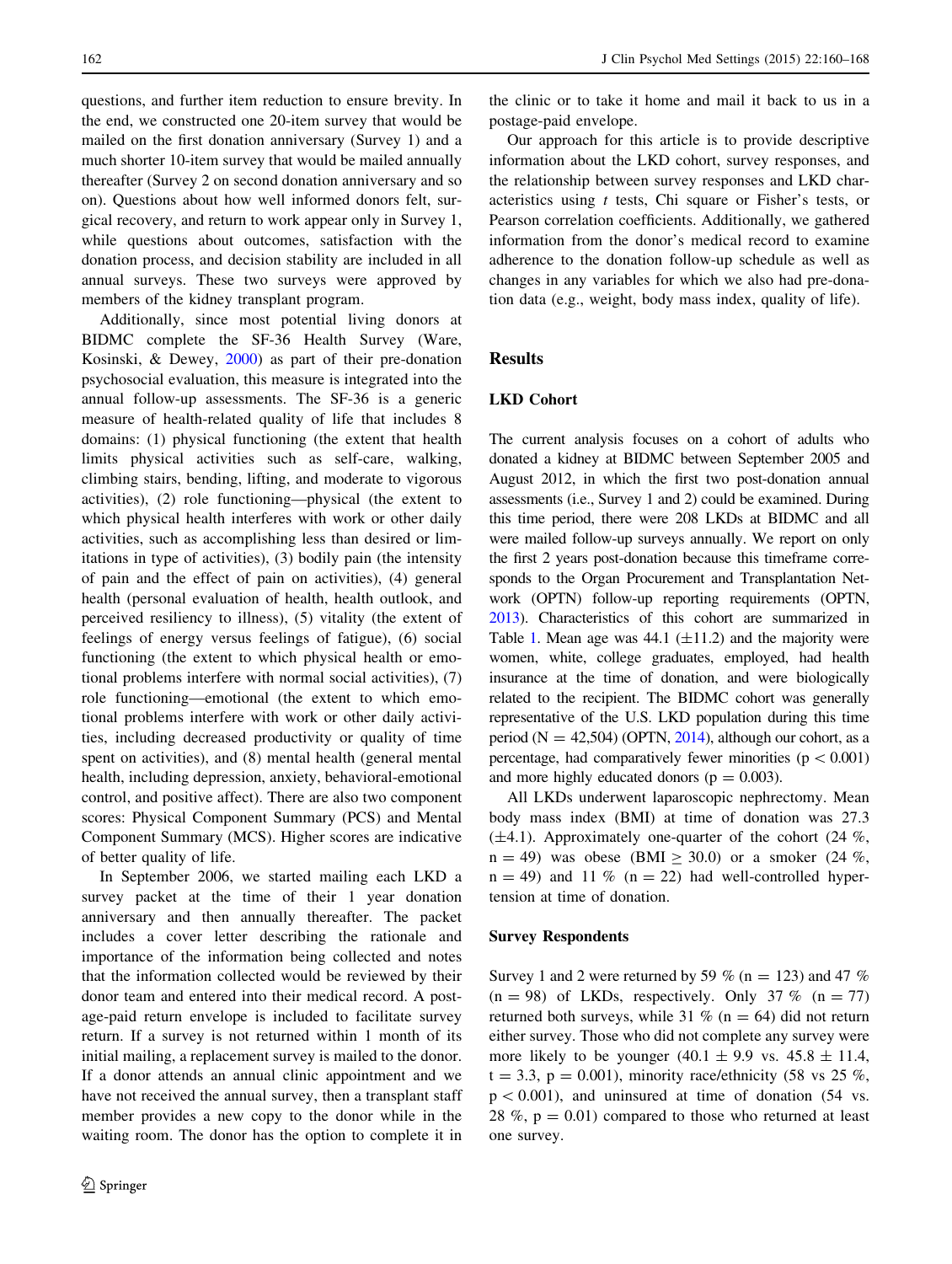<span id="page-3-0"></span>Table 1 Characteristics of BIDMC living kidney donor (LKD) cohort and LKDs in the United States

| Variable                   | BIDMC LKD Cohort $(N = 208)$ | United States LKDs ( $N = 42,504$ ) <sup>e</sup> |  |  |  |  |  |  |
|----------------------------|------------------------------|--------------------------------------------------|--|--|--|--|--|--|
| Age (years)                |                              |                                                  |  |  |  |  |  |  |
| $18 - 34$                  | 47 $(23\%)$                  | 12,907 $(30\%$                                   |  |  |  |  |  |  |
| $35 - 49$                  | $87(42\%)$                   | 18,407 $(43\%)$                                  |  |  |  |  |  |  |
| $50 - 64$                  | 70 $(34\%)$                  | 10,499 (25 %)                                    |  |  |  |  |  |  |
| $\geq 65$                  | 4 $(2 \%)$                   | 688 (2 %)                                        |  |  |  |  |  |  |
| Sex, female                | 118 $(57\%)$                 | 25,788 (61 %)                                    |  |  |  |  |  |  |
| Race                       |                              |                                                  |  |  |  |  |  |  |
| White, non-Hispanic        | 174 $(84\%)$                 | 29,685 (70 %)                                    |  |  |  |  |  |  |
| Hispanic                   | 11 $(5 \%)$                  | 5827 (14 %)                                      |  |  |  |  |  |  |
| <b>Black</b>               | 14 $(7 \%)$                  | 5028 (12 %)                                      |  |  |  |  |  |  |
| Other                      | 9(4%)                        | 1964 $(5 \%)$                                    |  |  |  |  |  |  |
| Education, college degree  | 113 $(54\%)$                 | 15,811 (37 %)                                    |  |  |  |  |  |  |
| Employment status, working | 184 (89 %)                   | 33,918 (80 %)                                    |  |  |  |  |  |  |
| Health insurance, insured  | 182 $(88\%)$                 | 35,426 (83 %)                                    |  |  |  |  |  |  |
| Relationship to recipient  |                              |                                                  |  |  |  |  |  |  |
| Parent                     | 6 $(3 \%)$                   | 3836 $(9 \%)$                                    |  |  |  |  |  |  |
| Child                      | 35 $(17 \%)$                 | 7014 (17 %)                                      |  |  |  |  |  |  |
| Sibling                    | 71 $(34\%)$                  | 9851 $(23 \%)$                                   |  |  |  |  |  |  |
| Other relative             | 18 $(9\%$                    | 3185 $(7%)$                                      |  |  |  |  |  |  |
| Spouse                     | 31 $(15 \%)$                 | 5506 (13 %)                                      |  |  |  |  |  |  |
| Friend/acquaintance        | 34 $(16 \%)$                 | 9273 $(22 \%)$                                   |  |  |  |  |  |  |
| Non-directed stranger      | 13 $(6 \%)$                  | 929 $(2 \%)$                                     |  |  |  |  |  |  |

<sup>a</sup> Living kidney donors in the United States, September 2005 and August 2012. Data obtained from [http://](http://optn.transplant.hrsa.gov) [optn.transplant.hrsa.gov](http://optn.transplant.hrsa.gov). Empty cells reflect data that is not available for the population of United States donors

#### Perceptions of the Pre-donation Process

Looking back at the pre-donation process, the majority of Survey 1 respondents felt fully informed about the risks/ benefits of donation  $(n = 108/123, 88\%)$ . Those who reported physical health problems associated with donation were less likely to feel informed about donation risks than those without donation-related health concerns (63 vs. 16 %,  $p < 0.001$ ). Only two donors reported having fear or anxiety about the surgery that they did not feel comfortable discussing with members of the transplant or donation team. No LKDs reported feeling pressured by the transplant recipient or transplant program; 1 donor reported feeling pressured by someone other than the recipient or transplant program to go through with surgery. Finally, most LKDs ( $n = 102/123$ , 83 %) felt well informed during the evaluation process about likely out-of-pocket expenses.

#### Recovery and Return to Work

On Survey 1, 46 % ( $n = 53/116$ ) reported more post-sur-gery pain than expected (Fig. [1a](#page-4-0)),  $8\%$  (n = 9/116) stated that the scarring was worse than expected (Fig. [1b](#page-4-0)), and 30 % ( $n = 35/116$ ) described the recovery time as slower than expected (Fig. [1c](#page-4-0)). Compared to non-obese LKDs, obese donors were more likely to feel that surgical scarring was worse than expected (5 vs. 21 %,  $p = 0.03$ ) and that the recovery took longer than expected (26 vs. 47 %,  $p = 0.02$ ).

Employed LKDs who returned Survey 1  $(n = 109)$ reported being out of work an average of 5.3  $(\pm 3.1)$  weeks (median  $= 5.0$ , range  $= 1-12$ ). A total of 9 donors (6 donors on Survey 1, 3 donors on Survey 2) reported difficulty finding work, lost job opportunities, or an unexpected change in job plans due to donation.

## Perceived Health Problems Associated with Donation and Weight Changes

Twenty-two LKDs (18 %) attributed physical health problems to donation in the first post-donation year (Survey 1) and 5 different donors reported new-onset health problems in the second year after donation (Survey 2). These health problems included persistent fatigue  $(n = 12)$ , chronic pain or discomfort ( $n = 6$ ), infertility ( $n = 1$ ), muscle weakness due to positional injury  $(n = 3)$ , and new-onset hypertension requiring medication ( $n = 8$ ). Of those with new-onset hypertension, 6 LKDs gained weight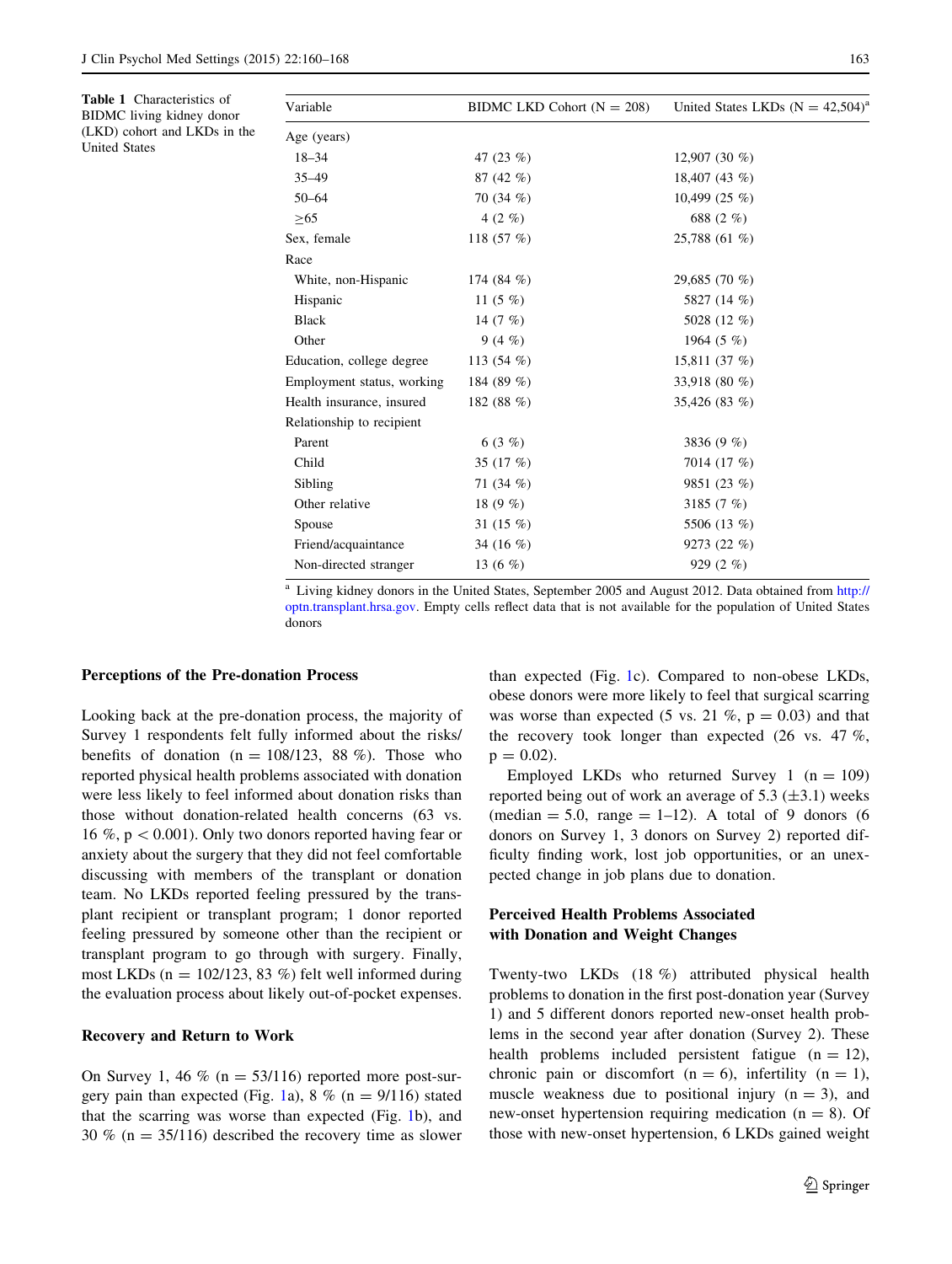<span id="page-4-0"></span>

Fig. 1 (a) Perception of pain intensity following donation ( $n = 116$ ). (b) Perception of surgical scarring following donation  $(n = 116)$ . (c) Perception of recovery time following donation ( $n = 116$ )

and 2 did not (mean weight change  $= +4.3$  lbs). Donationrelated health problems were not associated with any sociodemographic characteristics.

Of the 166 LKDs for whom weights were obtained both before and 1 year after donation, 51 (31 %) experienced weight gain  $>5.0$  lbs (median = 10.3 lbs, mean = 2.2  $\pm$ 13.1, range  $= 6-93$  lbs). Of the 33 obese donors at the time of surgery for whom weights were available 1 year after donation, 14 (42 %) gained  $>5.0$  lbs during the year (median = 17.3 lbs, mean =  $8.3 \pm 21.1$ , range = 9–93 lbs). Six (18 %) donors who were obese at time of donation lost  $>5.0$  lbs in the first post-donation year.

#### Insurance and Financial Impact of Donation

A total of 16 (8 %) LKDs in the cohort had health insurance at the time of donation but reported being uninsured at some point during the 2 years after donation. Two donors (one on Survey 1, one on Survey 2) reported being declined health insurance after donation. In both instances, the donor had health insurance at the time of donation and changed jobs following donation. Six donors (5 on Survey 1, one on Survey 2) reported problems getting life insurance after donation.

The majority (70 %) of LKDs reported out-of-pocket expenses directly related to donation. The most common expense was for travel (55 %), medications related to donation (30 %), meals during required transplant center appointments  $(27 \%)$ , and lodging  $(10 \%)$ . Also,  $20 \%$  $(n = 22/109)$  did not have sufficient paid medical leave or vacation to cover the entire time away from work and consequently lost wages/income. One (Survey 1) and two (Survey 2) years following donation,  $8\%$  (n = 10/123) and 7 %  $(n = 7/98)$  of LKDs, respectively, reported financial hardship due to the costs associated with donation.

## Quality of Life

All SF-36 (subscale and composite) mean scores fell within the average range (50  $\pm$  10) prior to donation and at one (Survey 1) and two (Survey 2) years post-donation (mean range  $= 53.8 - 59.7$ . However, as part of our clinical care process, we examine individual change in quality of life scores from pre-donation to post-donation. This is done by calculating a Reliable Change Index (RCI), which shows how much and in what direction a donor has changed and whether that change is both reliable and clinically meaningful (Bauer, Lambert, & Nielsen, [2004;](#page-7-0) Jacobson & Truax, [1991](#page-7-0)). While group means can provide information about change over time at the group or cohort level, calculating the RCI allows for change to be assessed at the individual level. As noted in Table [2,](#page-5-0) the vast majority of LKDs experienced no change or favorable changes in all quality of life domains from pre-donation to 1 and 2 years post-donation. However, 28 % of LKDs reported a clinically meaningful decline in vitality at both follow-up time points, relative to pre-donation levels, which indicates a decline in energy and an increase in fatigue.

#### Adherence to Post-donation Surveillance

During the donation era of this cohort, our center's practice was to conduct post-surgical follow-up of the donor in clinic at 1 and 6 weeks post-donation, and medical followup in the transplant center or by their primary care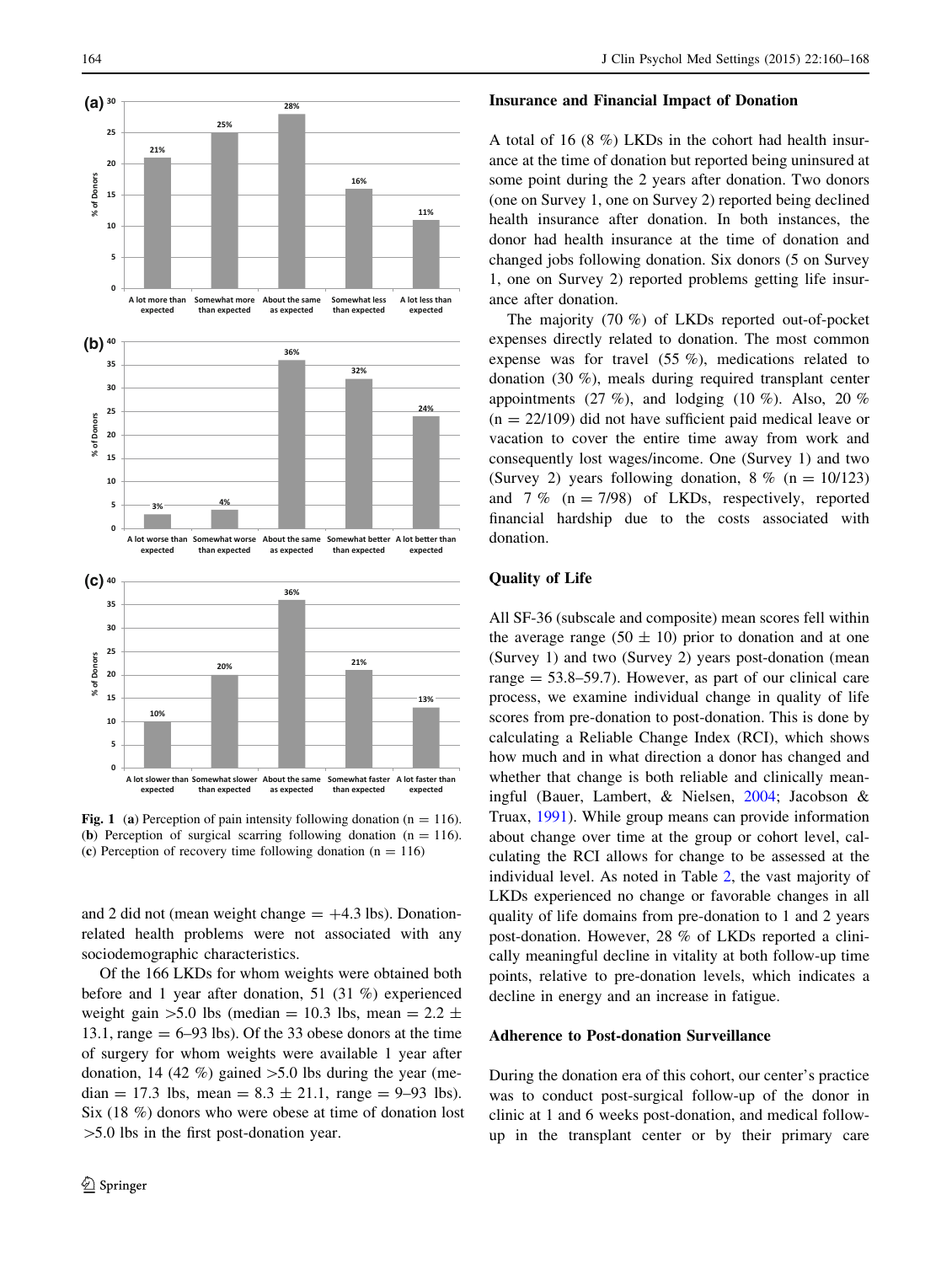|                                      | Quality of life domains         |                             |                                  |                              |                     |                               |                              |                             |  |  |
|--------------------------------------|---------------------------------|-----------------------------|----------------------------------|------------------------------|---------------------|-------------------------------|------------------------------|-----------------------------|--|--|
|                                      | Physical<br>function<br>$n(\%)$ | Role<br>physical<br>$n(\%)$ | <b>Bodily</b><br>pain<br>$n(\%)$ | General<br>health<br>$n(\%)$ | Vitality<br>$n(\%)$ | Social<br>function<br>$n(\%)$ | Role<br>emotional<br>$n(\%)$ | Mental<br>health<br>$n(\%)$ |  |  |
| Pre-donation to 1 year ( $n = 83$ )  |                                 |                             |                                  |                              |                     |                               |                              |                             |  |  |
| Decline                              | 10(12)                          | 17(21)                      | 14(17)                           | 15(18)                       | 23(28)              | 14(17)                        | 11(13)                       | 15(18)                      |  |  |
| Increase                             | 4(5)                            | 1(1)                        | 8(10)                            | 3(4)                         | 7(8)                | 4(5)                          | 7(8)                         | 5(6)                        |  |  |
| No change                            | 69 (83)                         | 65 (78)                     | 61(73)                           | 65 (78)                      | 53 (64)             | 65 (78)                       | 65 (78)                      | 63 (76)                     |  |  |
| Pre-donation to 2 years ( $n = 61$ ) |                                 |                             |                                  |                              |                     |                               |                              |                             |  |  |
| Decline                              | 7(11)                           | 8(13)                       | 10(16)                           | 11(18)                       | 17(28)              | 7(11)                         | 7(11)                        | 9(15)                       |  |  |
| Increase                             | 3(5)                            | 1(2)                        | 5(8)                             | 2(3)                         | 5(8)                | 2(3)                          | 4(7)                         | 7(11)                       |  |  |
| No change                            | 51 (84)                         | 52 (85)                     | 46 (75)                          | 48 (79)                      | 39(64)              | 52 (85)                       | 50 (82)                      | 45 (74)                     |  |  |

<span id="page-5-0"></span>Table 2 Number (%) of living kidney donors with clinically significant decline, increase, or no change in SF-36 quality of life domains from pre-donation to 1 and 2 years post-donation based on the calculated Reliable Change Index

physician annually post-donation. These surveillance visits are designed to gather regulatory status (e.g., alive or dead) and clinical information (e.g., new-onset hypertension, diabetes, or kidney disease) and laboratory data (e.g., serum creatinine) about the donor. Follow-up status and clinical information was obtained for the majority of LKDs in this cohort (96  $\%$  at 1 week, 89  $\%$  at 6 weeks, 76  $\%$  at 1 year, and 70 % at 2 years); however, follow-up laboratory data were obtained for only 66 and 57 % at 1 and 2 years, respectively. At 1 and 2 years post-donation, follow-up clinical and/or laboratory information was more likely to be obtained from LKDs with health insurance than those who were uninsured (80 vs. 50 %,  $p = 0.001$  and 87 vs. 62 %,  $p = 0.05$ , respectively). Also, at 1 year postdonation, we were more likely to obtain follow-up information from those who resided closer to the transplant center at the time of surgery than those who traveled greater distances (t = 3.8, p < 0.001).

#### Overall Satisfaction and Decision Stability

A total of 8 donors across both surveys (6 %) reported that donation caused problems in their relationship with the recipient. However, the majority of LKDs reported being "quite a bit" or "extremely" satisfied with the donation experience overall on both Survey 1 (94 %,  $n = 116/123$ ) and Survey 2 (97 %,  $n = 95/98$ ). Also, most LKDs on both Survey 1 (94 %,  $n = 116/123$ ) and Survey 2 (99 %,  $n = 97/98$ ) reported that they would make the same decision to be a donor if they had to do it all over again. Two donors who stated they would not make the same decision 1 year after donation (Survey 1) reported that they would make the same donation decision 2 years post-donation (Survey 2).

#### **Discussion**

Living donors are responsible for one-third of all kidney transplants performed annually in the United States (OPTN, [2014](#page-8-0)). To facilitate informed consent for prospective donors, it is important to ensure that they are provided with short-term and long-term surgical, medical, and psychosocial outcomes of living donation. Comparatively less is known about psychosocial outcomes of LKDs than both surgical and medical outcomes. To both enhance our informed consent process and to identify and respond to emerging psychosocial concerns of donors, we have established a brief annual survey that is administered to donors as part of our clinical care and donor surveillance processes. Our analysis of survey data in the two years following donation yielded four primary findings: (1) The majority of LKDs reported having a positive experience with donation. Most felt fully informed about the risks and benefits of living donation, and most reported no occupational problems related to donation, no major health problems, no difficulties with health or life insurance, no negative changes in their quality of life, high levels of satisfaction with donation, and no regret about their donation decision; (2) A sizable minority of LKDs felt more pain than expected and recovery time was much slower than expected, gained an unhealthy amount of weight, and experienced a clinically significant decline in vitality; (3) Non-reimbursed out-of-pocket expenses were very common for LKDs; and (4) Donor adherence to follow-up surveillance during the required 2 years after donation is challenging, especially for certain subgroups (e.g., younger, minority, or uninsured LKDs).

Consistent with several cross-sectional studies (Clemens et al., [2006](#page-7-0); Gross et al., [2013](#page-7-0); Jowsey et al., [2014](#page-7-0); Messersmith et al., [2014](#page-8-0)), we found that the majority of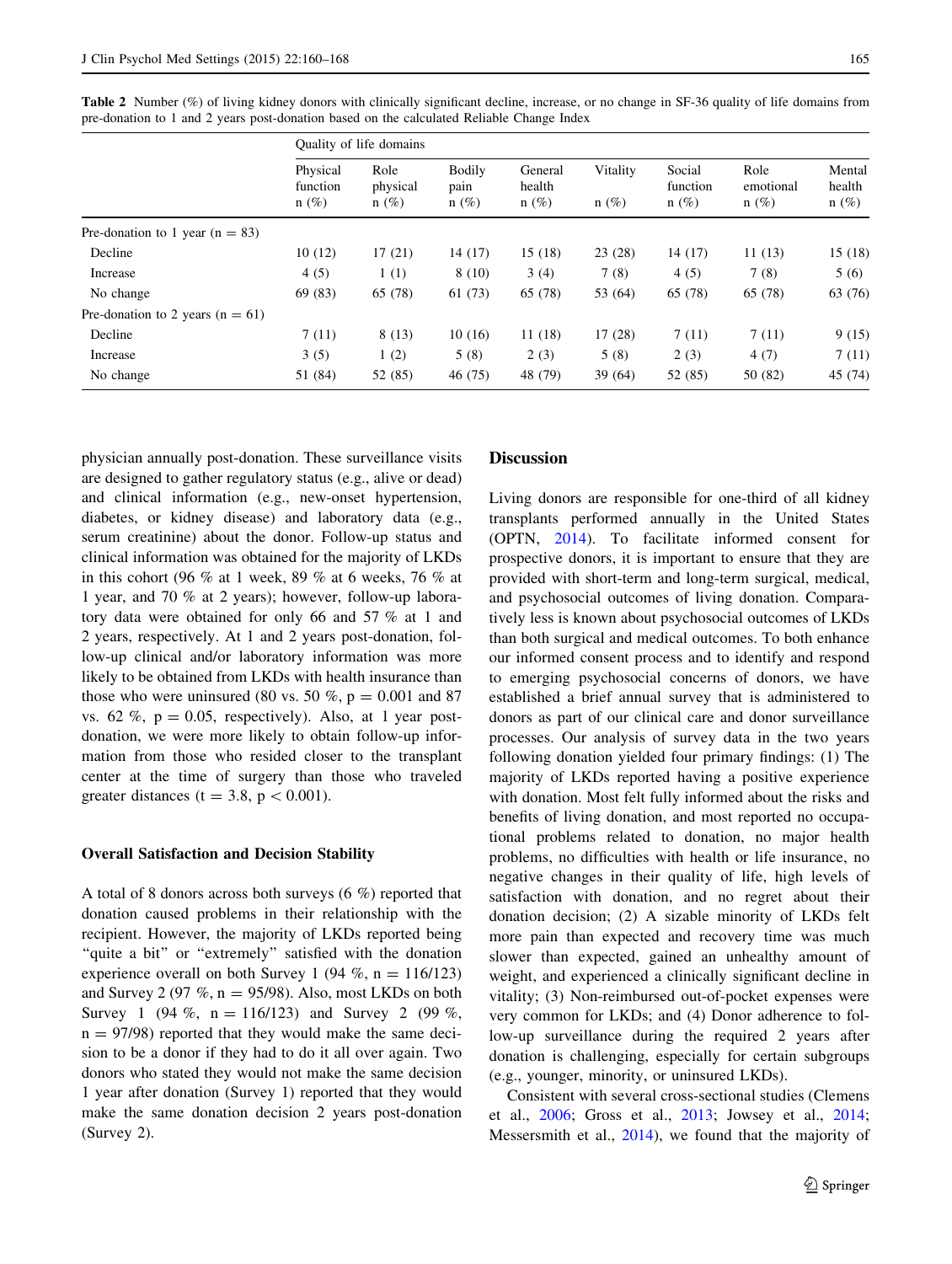LKDs experienced no adverse life impact from donation, report high overall satisfaction with donation, and have no decision regret. These LKDs had excellent health-related quality of life prior to donation and, for the most part, there was no adverse impact on quality of life after donation. While these data are comforting, there are clearly some LKDs whose 1 and/or 2 year outcomes are not entirely optimal, ranging from unhealthy weight gain and newonset hypertension to persistent fatigue and loss of health insurance that could adversely impact post-donation surveillance. Several LKDs identified physical health problems that they attributed to donation. Importantly, while these symptoms (e.g., chronic pain, hypertension, fatigue) can be associated with donor nephrectomy, we did not confirm their etiology. As part of our clinical and quality process, all returned surveys are reviewed by a member of the transplant behavioral health team. Any clinical or psychosocial concerns are identified, discussed with relevant donor team members (e.g., nephrologist, surgeon), and an action plan is developed and implemented if needed. Typically, this might include a phone call to the donor to gather more detailed information about the noted changes in behavioral, physical, or psychosocial health. Based on this discussion, we might schedule the donor for further evaluation and management in our transplant center, coordinate care and communication with the donor's primary care physician, or facilitate a mental health referral in their local community.

Aggregate data from these donor surveys are integrated into our center's annual review of the living donation program, quality assessment and performance improvement (QAPI) Committee activities, and quarterly meetings of our Living Donor Advisory Group (i.e., 8 living donors who meet quarterly and advise the Transplant Institute on how to improve the living donation process). This enables us to establish target metrics and to identify areas for future programmatic focus and associated implementation strategies. For instance, on the basis of data reported herein and consultation with the QAPI Committee and Living Donor Advisory Group, we could modify our approach to post-operative pain education and management with implementation of an Enhanced Recovery Program (Waits, Hilliard, Sheetz, Sung, & Englesbe, [2015](#page-8-0)), something that is currently under consideration. Also, findings of excessive weight gain and new-onset hypertension after donation have led us to refer more donor candidates to our transplant nutritionist for consultation and to consider developing a post-donation lifestyle curriculum focused on healthy nutrition, weight management, physical activity, and regular blood pressure monitoring. Such a curriculum could be delivered electronically (using mobile health technology) to LKDs at designated intervals post-donation (Hebden et al., [2013](#page-7-0)).

Most LKDs in our cohort reported incurring some outof-pocket expenses associated with donation, which is similar to what has been reported by others (Clarke et al., [2006](#page-7-0); Klarenbach et al., [2014](#page-7-0)). There is clearly a need for research to better identify the sources of financial impact for donors as well as the impact of both direct and indirect expenses on LKDs and their families. Historically, we have not required donor candidates to meet with the transplant financial coordinator, although we are considering this on the basis of our survey findings. All transplant programs are required by UNOS to inform potential donors about the possible financial consequences of donation. However, a meeting with the financial coordinator may elevate the importance of financial considerations for donor candidates and facilitate the provision of information summarizing likely out-of-pocket costs, possible lost wages, statespecific Family Medical Leave Act (FMLA) options, and expense reimbursement programs (e.g., National Living Donor Assistance Center). Also, we are now attempting to minimize donation-related costs by paying for required follow-up laboratory tests, parking at the transplant center, and other incidental expenses, which we hope will reduce financial disincentives to participate in follow-up appointments.

Our data further support the need for more prospective cohort studies to better characterize donation outcomes over time and factors that may contribute to favorable or unfavorable outcomes. We present one example of how outcomes data can be acquired at the level of an individual transplant program; however, in addition to programmatic efforts, we also strongly support establishing a national registry of patient-reported outcomes following living kidney donation (Davis, [2012](#page-7-0); Leichtman et al., [2011](#page-8-0); Ommen, LaPointe Rudow, Medapalli, Schröppel, & Murphy, [2011](#page-8-0)). Data collected by individual transplant programs, through prospective cohort studies, and via a national registry have the potential to influence clinical practice, informed decision-making, and policy development for the benefit of past and future LKDs.

While the response rate to the first annual survey was acceptable (59 %), there was considerable attrition by the second year, as only one-third of LKDs completed both surveys. Moreover, while we obtained clinical information on most LKDs in the cohort (most of it from primary care physicians), it was far more difficult to obtain laboratory data through 2 years after donation. In a national survey of kidney transplant programs, Waterman et al. [\(2013](#page-8-0)) found that nearly half of all programs lost contact with more than 75 % of their LKDs within 2 years after donation. While our follow-up rates compare favorably to this national survey, our level of attrition for survey and laboratory data is inconsistent with maintaining a robust follow-up program that meets the new OPTN policy requiring clinical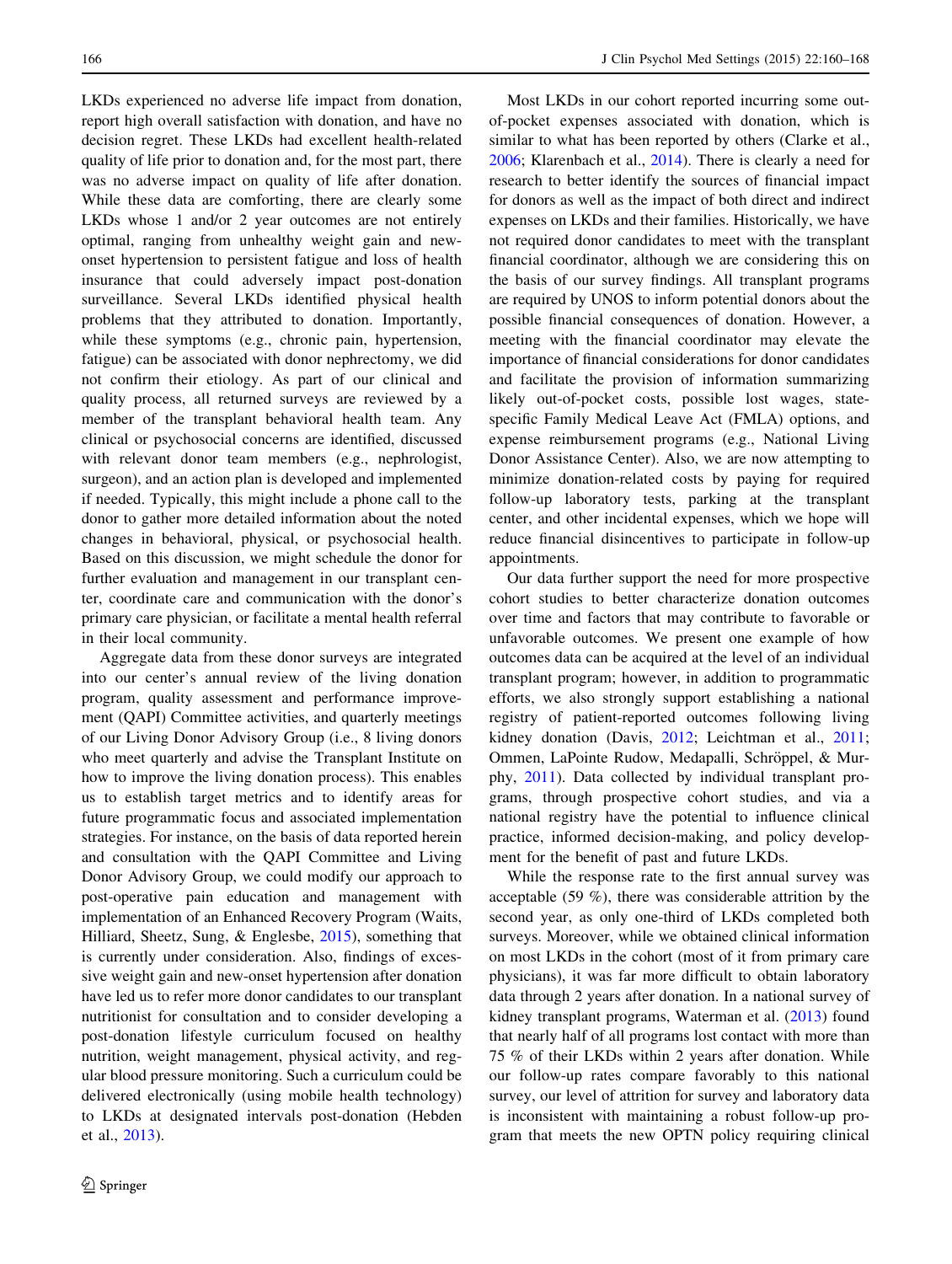<span id="page-7-0"></span>and laboratory data on 80 and 70 % of LKDs, respectively, through the 2 year time point. Moreover, like others (Schold et al., [2015](#page-8-0); Weng et al., [2012\)](#page-8-0), we found that minorities were less likely to participate in follow-up care after donation, which is concerning in light of recent data on the increased risk of adverse long-term outcomes among some minority donors (Mjøen et al., [2014](#page-8-0); Muzaale et al., [2014\)](#page-8-0). We have engaged our Living Donor Advisory Group to help develop a strategy for improving outcomes assessment, and we are developing an electronic system for capturing survey outcomes, clinical information, and laboratory data. More focused attention on how best to gather follow-up data from donors at higher risk of being lost to follow-up (e.g., uninsured, younger, minorities) is urgently needed in this climate of increased regulatory oversight (Schold et al., [2015\)](#page-8-0). These strategies might include more frequent contact with LKDs, telephone-based and electronic surveys, and small incentives for survey completion.

Our findings should be evaluated in their appropriate context. First, we report on an initiative to improve outcomes surveillance, which was not intended to serve as a research study. We designed a survey that included several outcomes that were considered relevant and important to LKDs and to the kidney transplant program to augment donor surveillance activities. Consequently, we are not able to provide more detailed information about these outcomes. Second, while LKDs are encouraged to complete the annual surveys as part of our follow-up process, some choose not to do so for reasons that are not known to us. It is possible that those who return the surveys differ systematically from non-responders in ways that we did not assess (e.g., more committed to their health status, better health, more financial resources, and geographic proximity). Third, fewer minority LKDs returned the annual surveys, thus our knowledge and understanding of their experiences is much more limited and warrants further study. Finally, it is difficult to interpret some aspect of the data (e.g., changes in vitality scores, etc.) without an appropriate comparison group of non-donors. These limitations notwithstanding, we believe that annual assessment of outcomes that extend beyond the two UNOS-required psychosocial elements (i.e., employment status, loss of insurance) can enhance the informed consent process for potential donors, facilitate post-donation care, and inform quality improvement processes for transplant programs.

Acknowledgments We are grateful to the following individuals for their assistance in the implementation of this initiative: Jonathan Berkman, Jodi-Ann Dattadeen, Lauren Finnigan, Betsy Gray-Chrzan, Douglas Hanto, Alexa Hiley, Linda Lentz, Maeve Moore, Matthew Paek, Denny Tsai, and Linda Walsh. Preparation of this article was supported by Award Number R01DK085185 (Rodrigue, Mandelbrot, Pavlakis) from the National Institute of Diabetes and Digestive and Kidney Diseases. The content is solely the responsibility of the

authors and does not necessarily represent the official views of the National Institute of Diabetes and Digestive and Kidney Diseases or the National Institutes of Health.

Conflict of Interest The authors declare that they have no conflict of interest.

Human and Animal Rights and Informed Consent All procedures followed were in accordance with the ethical standards of the responsible committee on human experimentation of the Beth Israel Deaconess Medical Center whose Institutional Review Board approved the protocol for data collection and use as ''Exempt,'' and so ruled that informed consent was not required. Additionally, all procedures followed were in accordance with the Helsinki Declaration of 1975, as revised in 2000.

## References

- Bauer, S., Lambert, M. J., & Nielsen, S. L. (2004). Clinical significance methods: A comparison of statistical techniques. Journal of Personality Assessment, 82, 60–70.
- Clarke, K. S., Klarenbach, S., Vlaicu, S., Yang, R. C., Garg, A. X., & Donor Nephrectomy Outcomes Research (DONOR) Network. (2006). The direct and indirect economic costs incurred by living kidney donors: A systematic review. Nephrology Dialysis Transplantation, 21, 1952–1960.
- Clemens, K.K., Thiessen-Philbrook, H., Parikh, C.R., Yang, R.C., Karley, M.L., Boudville, N., … Donor Nephrectomy Outcomes Research (DONOR) Network.(2006). Psychosocial health of living kidney donors: A systematic review. American Journal of Transplantation, 6, 2965–2977.
- Davis, C. L. (2012). Living kidney donor follow-up: State-of-the-art and future directions. Advances in Chronic Kidney Disease, 19, 207–211.
- Dew, M. A., & Jacobs, C. L. (2012). Psychosocial and socioeconomic issues facing the living kidney donor. Advances in Chronic Kidney Disease, 19, 237–243.
- Dew, M. A., Jacobs, C. L., Jowsey, S. G., Hanto, R., Miller, C., & Delmonico, F. L. (2007). Guidelines for the psychosocial evaluation of living unrelated kidney donors in the United States. American Journal of Transplantation, 7, 1047–1054.
- Gross, C. R., Messersmith, E. E., Hong, B. A., Jowsey, S. G., Jacobs, C., Gillespie, B. W., & RELIVE Study Group. (2013). Healthrelated quality of life in kidney donors from the last five decades: Results from the RELIVE study. American Journal of Transplantation, 13, 2924–2934.
- Hebden, L., Balestracci, K., McGeechan, K., Denney-Wilson, E., Harris, M., Bauman, A., & Allman-Farinelli, M. (2013). 'TXT2BFiT' a mobile phone-based healthy lifestyle program for preventing unhealthy weight gain in young adults: Study protocol for a randomized controlled trial. Trials, 14, 75–83.
- Jacobson, N. S., & Truax, P. (1991). Clinical significance: A statistical approach to defining meaningful change in psychotherapy research. Journal of Consulting and Clinical Psychology, 59, 12–19.
- Jowsey, S.G., Jacobs, C., Gross, C.R., Hong, B.A., Messersmith, E.E., Gillespie, B.W., … the RELIVE Study Group. (2014). Emotional well-being of living kidney donors: Findings from the RELIVE Study. American Journal of Transplantation, 14, 2535–2544.
- Klarenbach, S., Gill, J. S., Knoll, G., Caulfield, T., Boudville, N., Prasad, G. V., … Donor Nephrectomy Outcomes Research (DONOR) Network. (2014). Economic consequences incurred